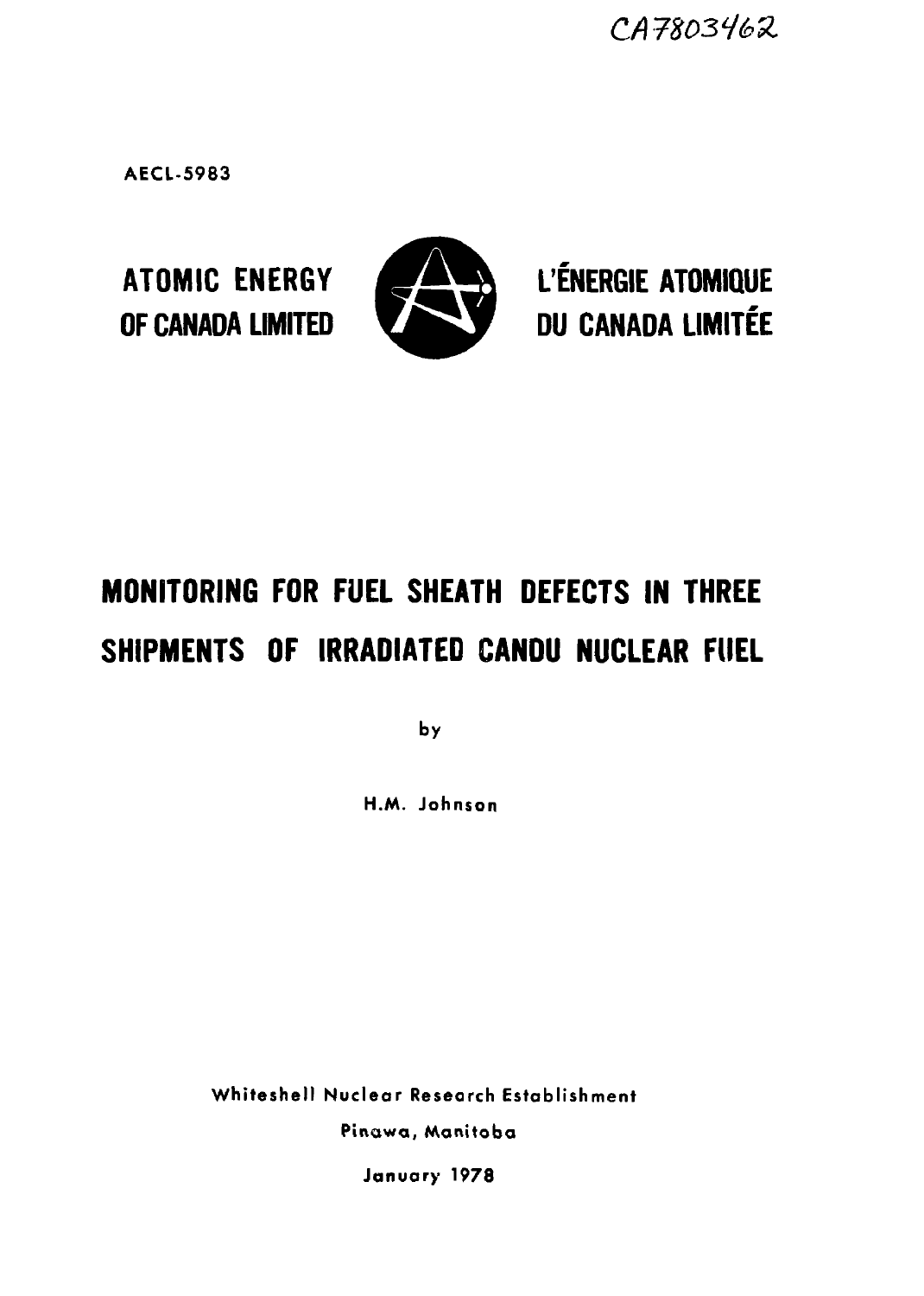#### ATOMIC ENERGY OF CANADA LIMITED

MONITORING FOR FUEL SHEATH DEFECTS

IN THREE SHIPMENTS OF

IRRADIATED CANDU NUCLEAR FUEL

by

H.M. Johnson

Radiation and Industrial Safety Section Whiteshell Nuclear Research Establishment Pinawa, Manitoba ROE 1L0 January, 1978

AECL-59S3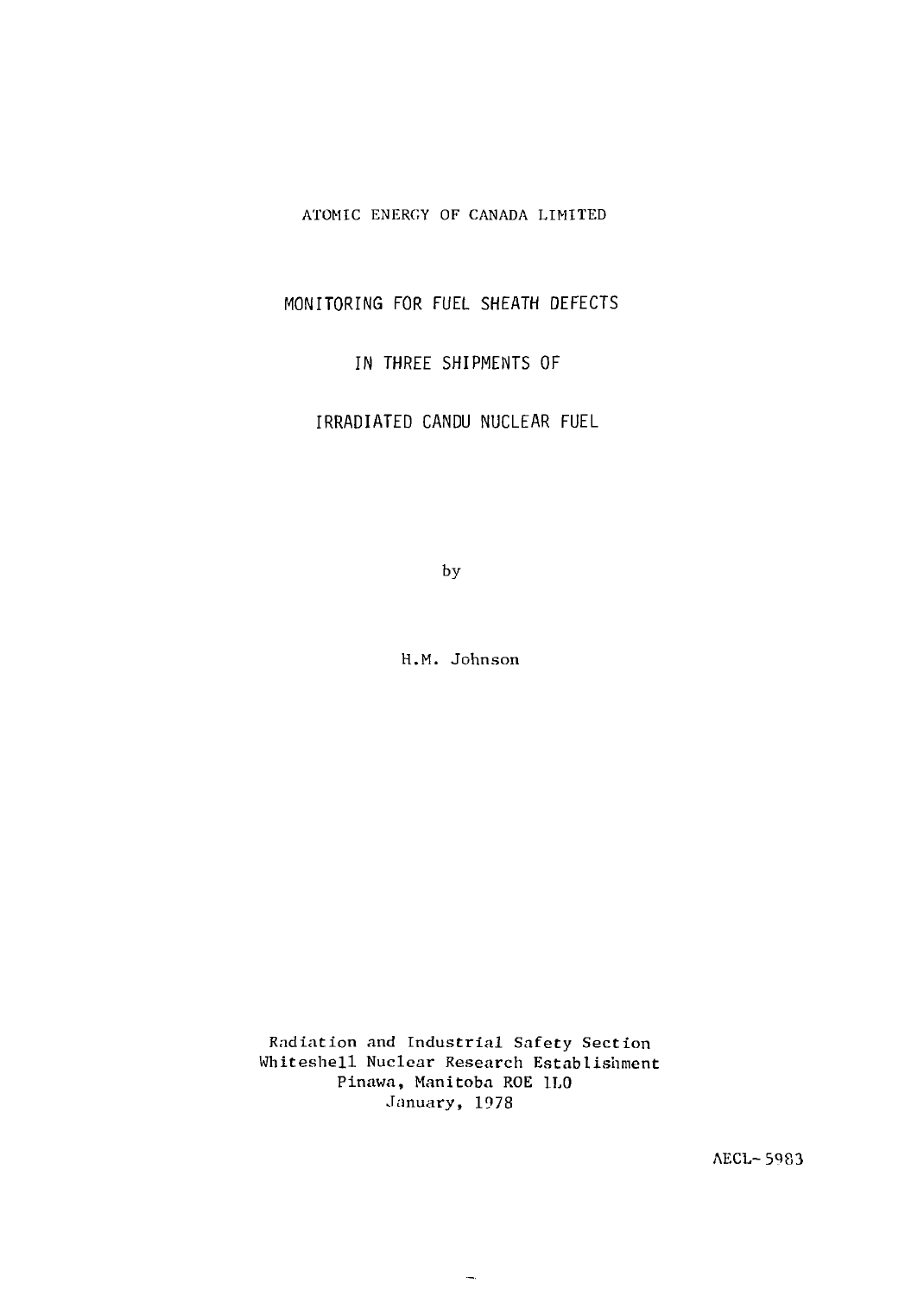# Contrôle des défauts de gaine dans trois expéditions de combustible nucléaire CANDU irradié

par

II.M. Johnsen

#### Résumé

L'analyse des gaz radioactifs dans le château de transport Pégase a été effectuée au début et à la fin de trois expéditions de combustible nucléaire irradié provenant de la centrale Douglas Point et destiné à l'Etablissement de Recherches Nucléaires de lïhitcshell. On n'a observé aucune augmentation de la concentration des gaz actifs, des substances volatiles ou des petites particules. L'activité de l'eau du bassin du WR-1 ne s'est élevée que marginalement par suite du stockage du combustible. D'autres essais ont montré que la contamination de surface était minimale. Ces données ont permis d'établir que les défauts dans les gaines des éléments combustibles ne se sont pas produits durant le transport ou la manipulation du combustible irradié. Cette constatation présente un intérêt pour les possibilités du transport et de la manipulation du combustible nucléaire irradié destiné à être stocké ou enfou i.

#### L'Energie Atomique du Canada, Limitée Etablissement de Recherches Nucléaires de Whitcshell Pinawa, Manitoba, ROE 1L0

Janvier 1978

د پوځينه

AECL-5983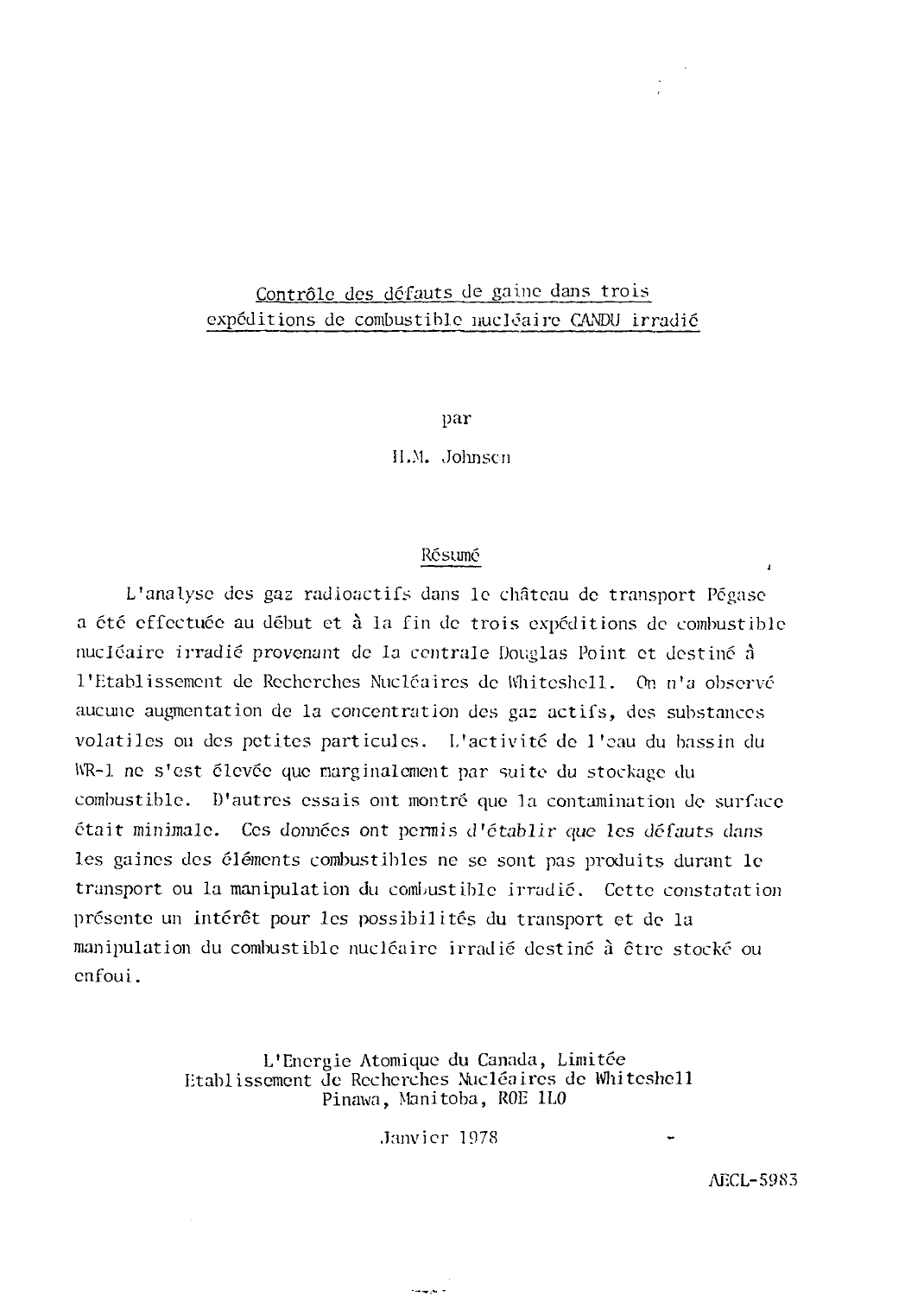# MONITORING FOR FUEL SHEATH DEFECTS IN THREE SHIPMENTS OF IRRADIATED CANDU NUCLEAR FUEL

by

H.M. Johnson

#### ABSTRACT

Analyses of radioactive gases within the Pegase shipping flask were performed at the outset and at the completion of three shipments of irradiated nuclear fuel from the Douglas Point Generating Station to Whiteshell Nuclear Research Establishment. No increases in the concentration of active gases, volatiles or particulates were observed. The activity of the WR-1 bay water rose only marginally due to the storage of the fuel. Other tests indicated that minimal surface contamination was present. These data established that defects in fuel element sheaths did not arise during the transport or the handling of this irradiated fuel. The observation has significance for the prospect of irradiated nuclear fuel transfer and handling in preparation for storage or disposal.

> Atomic Energy of Canada Limited Whiteshell Nuclear Research Establishment Pinawa, Manitoba ROE 1L0 January, 1976

> > AECL-5983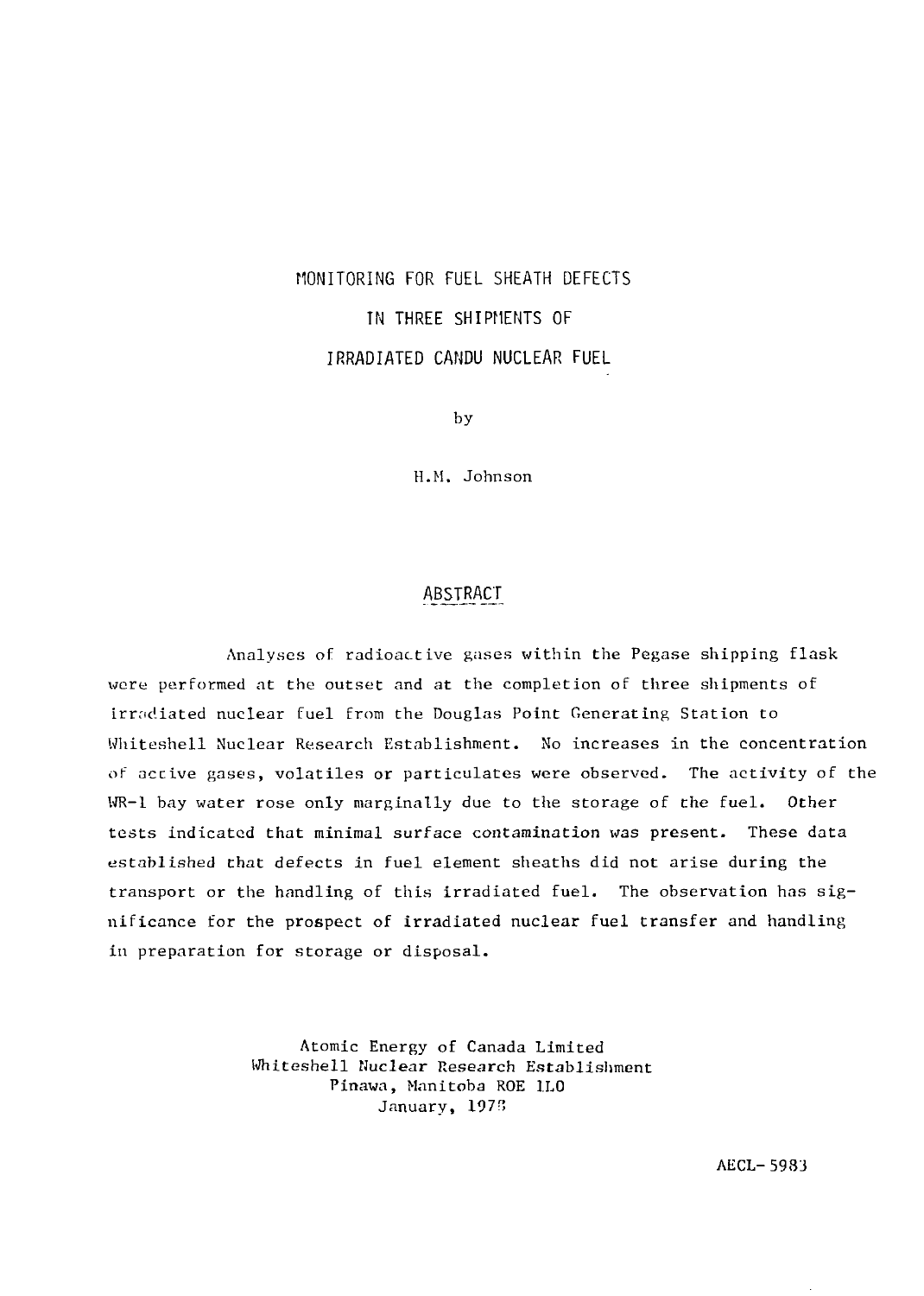# **CONTENTS**

|    |                   | Page                    |
|----|-------------------|-------------------------|
| 1. | INTRODUCTION      | 1                       |
| 2. | METHOD OF TESTING | 1                       |
| 3. | <b>RESULTS</b>    | $\overline{\mathbf{3}}$ |
| 4. | DISCUSSION        | 5                       |
| 5. | <b>CONCLUSION</b> | $\boldsymbol{6}$        |
|    | ACKNOWLEDGEMENTS  | $\overline{7}$          |
|    | FIGURES           | 8<br>$\cdot$            |
|    | TABLES            | 11                      |

 $\mathcal{L}^{\text{max}}_{\text{max}}$  and  $\mathcal{L}^{\text{max}}_{\text{max}}$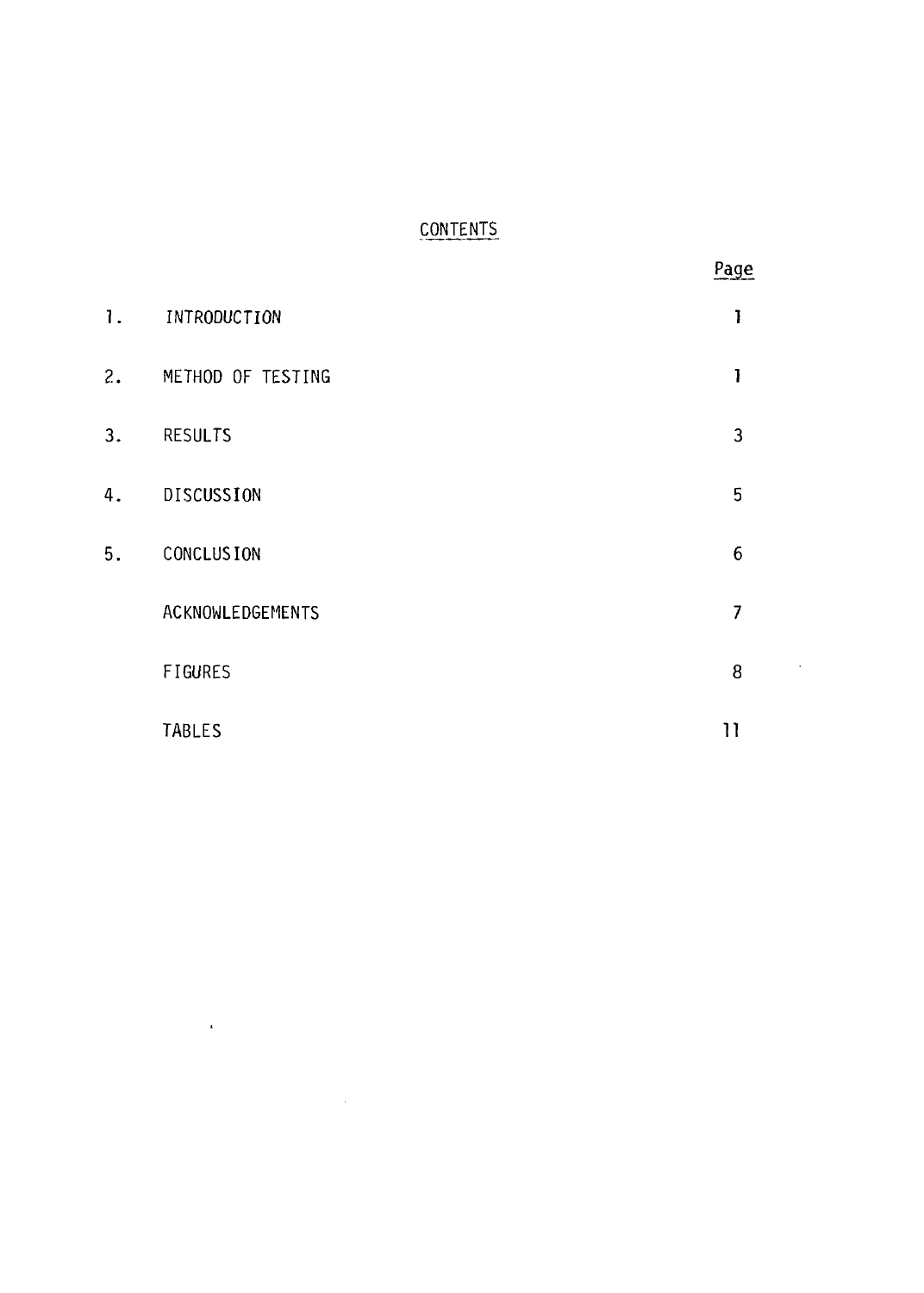#### 1. INTRODUCTION

The canister storage demonstration program at Whiteshell Nuclear Research Establishment (WNRE) has involved dry storage of irradiated nuclear fuel in two concrete canisters, one containing irradiated fuel from the WR-1 reactor at WNRE and the other containing fuel from the Douglas Point Generating Station (DPGS).

The DPGS fuel was transported by truck over the two thousand kilometre distance to WNRE in three successive shipments during February and March 1976. The Pegase shipping flask, illustrated in Figure 1, owned by Transnucléaire of Paris, was used for these shipments. In total 360 bundles of spent fuel, each with 19 elements, were transported. Two baskets like that shown in Figure 2, each holding 60 bundles in a vertical position, were set one above the other in the flask.

Special interest was taken in these particular shipments because they presented an opportunity of establishing the fuel sheath conditions after considerable transportation and handling. The data show that irradiated CANDU\* nuclear fuel can be shipped long distances without producing fuel sheath ruptures.

#### 2. METHOD OF TESTING

Analysis of the radioactive gases in the Pegase shipping flask was the primary method of testing for the presence of fuel sheath defects. The tests were done after the fuel was loaded at DPGS and after the arrival of the flask at WNRE using the sampling apparatus illustrated schematically in Figure 3. This apparatus consisted of a manifold, a gas sample bomb (0.25L), vacuum/pressure gauge, air supply, tritium monitor, air pump, mechanical vacuum pump and in-line filters (paper and charcoal). The ;ritium monitor (Canadian Admiral, Model AEP 5215) was of the double ionization chamber type incorporating ambient gamma radiation compensation and an ion

<sup>\*</sup>CANada Deuterium Uranium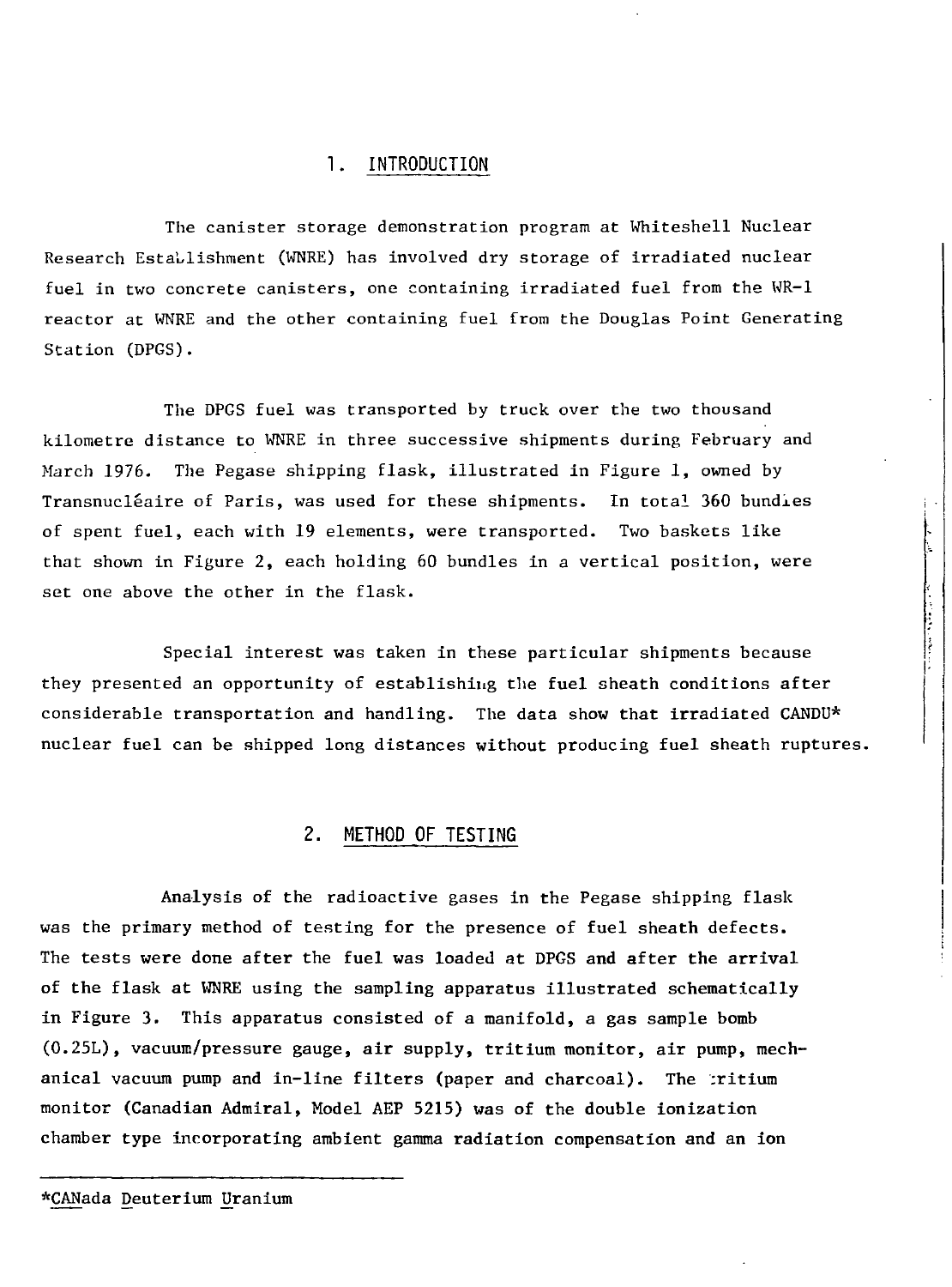trap. However, it detected all beta-emitting gases as well as tritium. A sample  $\Omega$  C of flask air was drawn into a gas bomb and analyzed for Kr content by gamma spectrometry. Particulates were collected on the paper filter, and volatiles, including iodine, were collected in the charcoal capsule. The filters were analyzed for gross beta activity and for specific gamma-emitting radionuclides.

The test procedure was as follows:

- (1) The manifold was connected to the upper flask vent. All the other pieces of equipment, except the air pump, were connected to the manifold.
- (2) The flask connection hose and the vacuum gauge were evacuated, then the manifold was isolated ( $V_1$  closed), the upper flask vent opened and the internal pressure of the flask measured.
- (3) The evacuation of the gas sample bomb and the tubing was verified. The bomb was opened to the flask and the lower flask vent was opened to the atmosphere. The gas sample bomb was removed and sent for  $^{85}$ Kr analysis. Valves V<sub>4</sub>, V<sub>o</sub> were closed and V<sub>10</sub> opened to by-pass the bomb position.
- (4) Tritium in the flask atmosphere was measured by the tritium monitor after air flowed from the flask through the in-line filters ( $F_1$  and  $F_2$  in Figure 3). Flask air and fresh air were alternately passed through the tritium monitor (closing  $V_{10}$ and opening  $V_{\mathbf{q}}$  permitted fresh air to flush the monitor).
- (5) The tritium monitor was replaced by a Gast air pump for which the flow rate in the system had been calibrated. Flask air was drawn through the in-line filters for a considerable, measured time. The filters were removed for the gross beta analysis and gamma spectroscopy. Fresh filters were installed.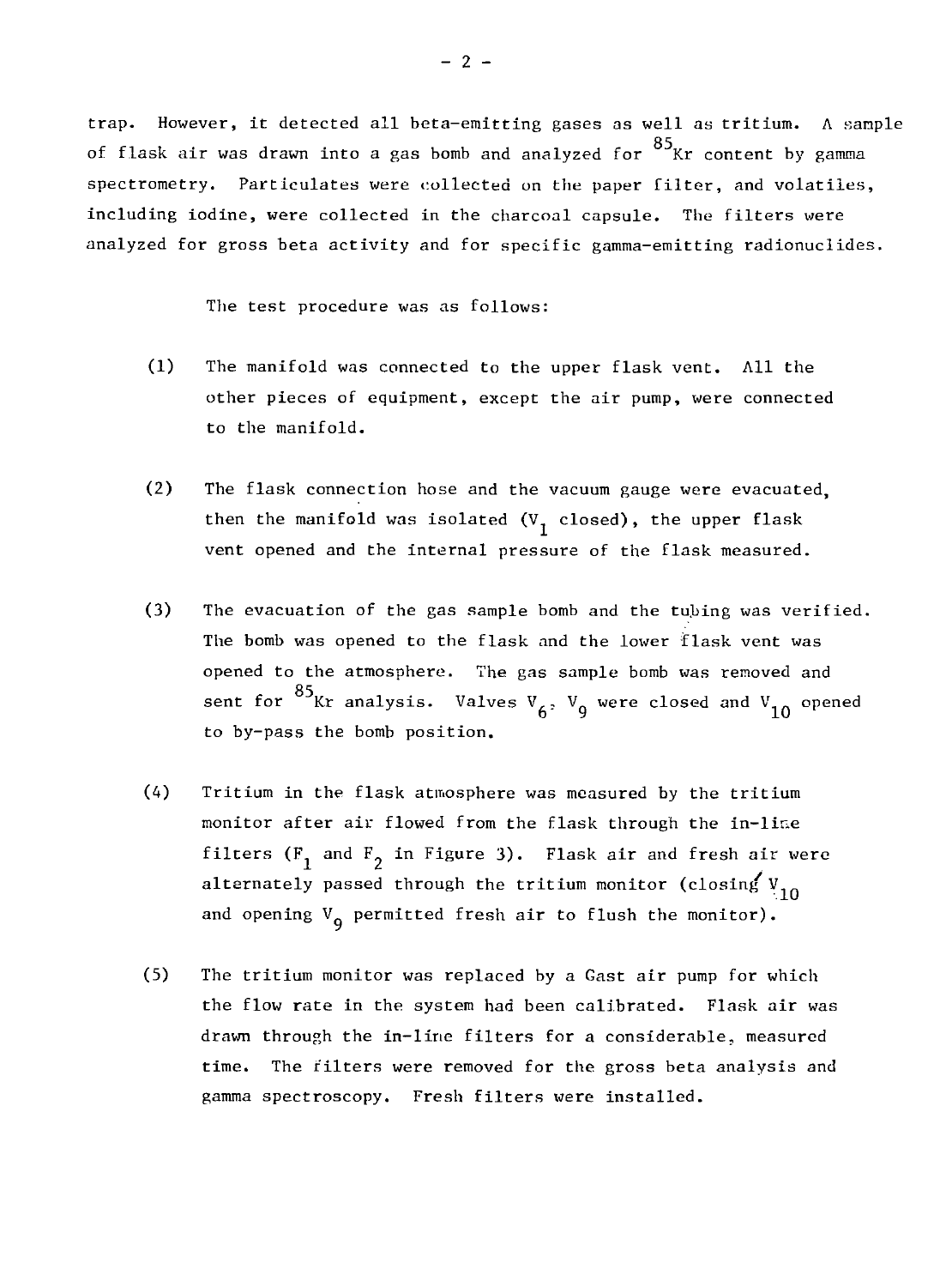- (6) Va<sup>1</sup> V<sub>L</sub> was closed and fresh air was passed through the flask fo. at least an hour. The exhaust from the lower flask vent was discharged into the building ventilation system.
- (7) The purging air was shut off, the Peg;ase flask left undisturbed for at least an hour and tritium sampling was repeated.
- Results were evaluated  $\binom{85}{Kr}$ , in-line filter activity and  $(8)$  Results were evaluated (  $\ldots$  ) in-line filter activity and tritium activity) and the flask was unloaded.

Cross beta and tritium activity of the WR-1 storage bay water were analyzed regularly while the DPGS fuel was in storage. An initial increase in the activity of the bay water was anticipated due to the transfer of some contamination from the Pégase flask. A subsequent increase would have been related to the occurrence of fuel sheath ruptures during storage.

The final transfer of the DPGS fuel from the Pegase baskets to the canister storage baskets was made, one bundle at a time, in the WNRE hot cells facility (Figure 2). The loaded canister baskets were seal-welded and vacuum-tested. Analysis of the oil from the vacuum pump used during these tests was the final method of examination for fuel sheath defects. Gross beta contamination in the vacuum pump oil vould have indicated the induction of defects at this stage. No filter was used-in the vacuum pump line and the pump exhaust was vented back into the cell.

#### 3. RESULTS

In Table 1, results of analyses of the Pegase flask atmosphere before and after the shipments are compared. Analyses performed at DPGS provided data concerning gross beta activity and  $85$ <sub>Kr</sub> activity in the flask air prior to vacuum sealing of the flask. These same measurements as well as gamma spectroscopy were performed at WNRE to identify the presence of specific radionuclides.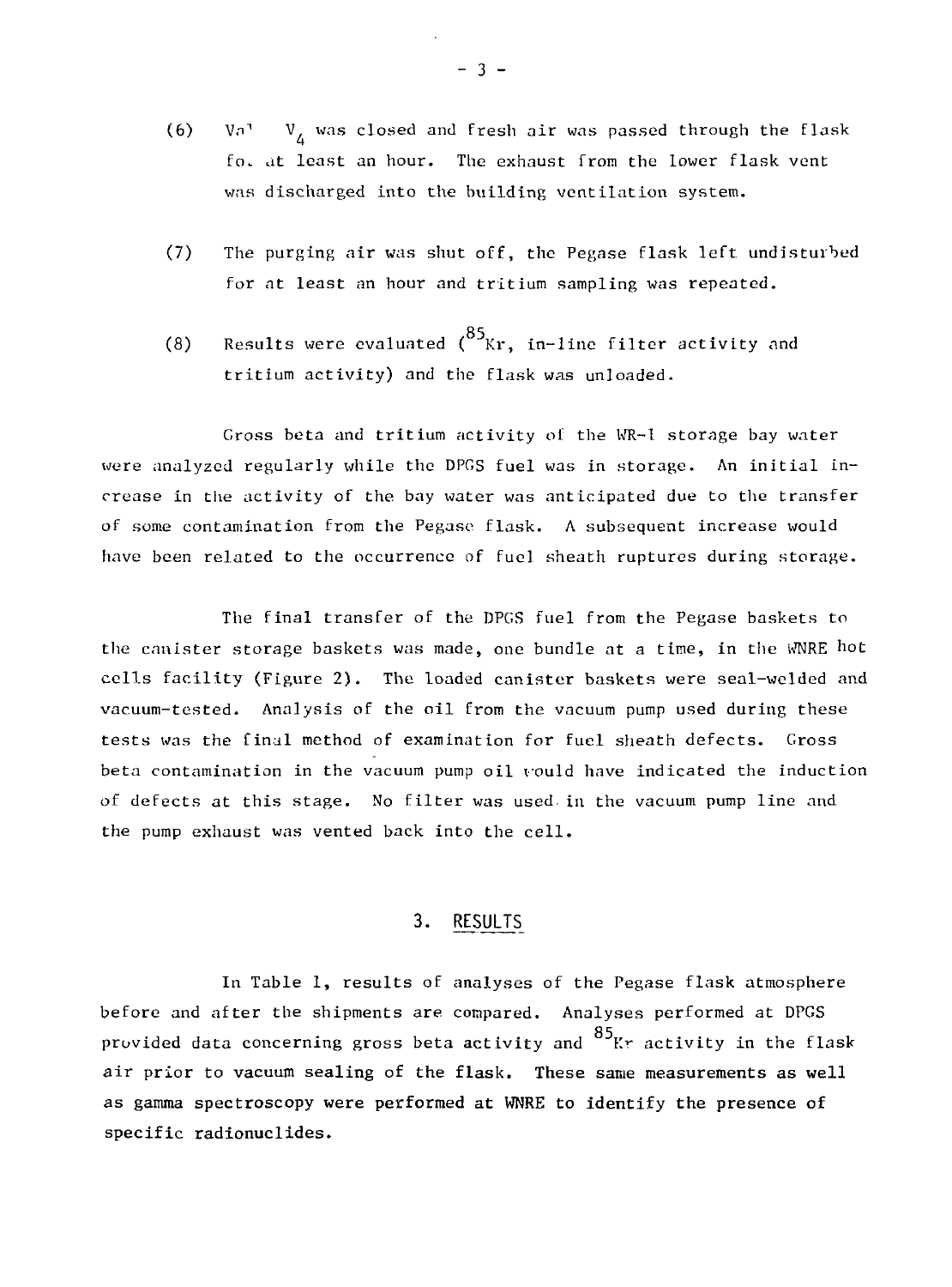The internal air pressure of the flask was identical for the second and third shipments but was higher after arrival than prior to dispatch for the first shipment. This increase for the first shipment could not have been due to gaseous fission products released from defected fuel sheaths, since the activity of the flask atmosphere was low. This pressure change must have been due to a slight in-leakage of air.

The results of tritium measurements are given in Table 2. The initial tritium analyses were made prior to a lengthy flow of fresh air through the flask. The final data were obtained after flushing the flask with fresh air followed by an undisturbed period of at least one hour. Nil results for the final measurement indicated that no beta-emitting gaseous nuclides were released from defective fuel elements.

When the Pegase flask was lowered into the WR-1 bay water in preparation for unloading, water entered via the lower flask vent. The displaced air escaped through the upper vent. Airborne activity of  $2\,$  x  $10^{-3}$   $\mu$ Ci/m $^{3^{\star}}$ was measured in the bay area adjacent to the flask. The composition of this activity is shown in Table 3.

Results of the analyses of the WR-1 bay water activity are given in Table 4. These data were averages of four analyses over a two-week period. The total increase in activity after the three shipments were unloaded was calculated to be 6 mCi.

While the tritium activity in the WR-1 bay water rose from 0.1 to 0.4 uCi/L over the storage period, these data were within the normal range of variation for this bay water and no significance was attached to the trend.

Other indirect measurements for fuel defects were performed during the handling which followed the bay water storage. The surface contamination on the Pegase baskets was measured prior to their decontamination. This contamination varied from  $10^{-2}$  to  $10^{-1}$   $\mu$ Ci/cm<sup>2</sup> on external surfaces and within

 $- 4 -$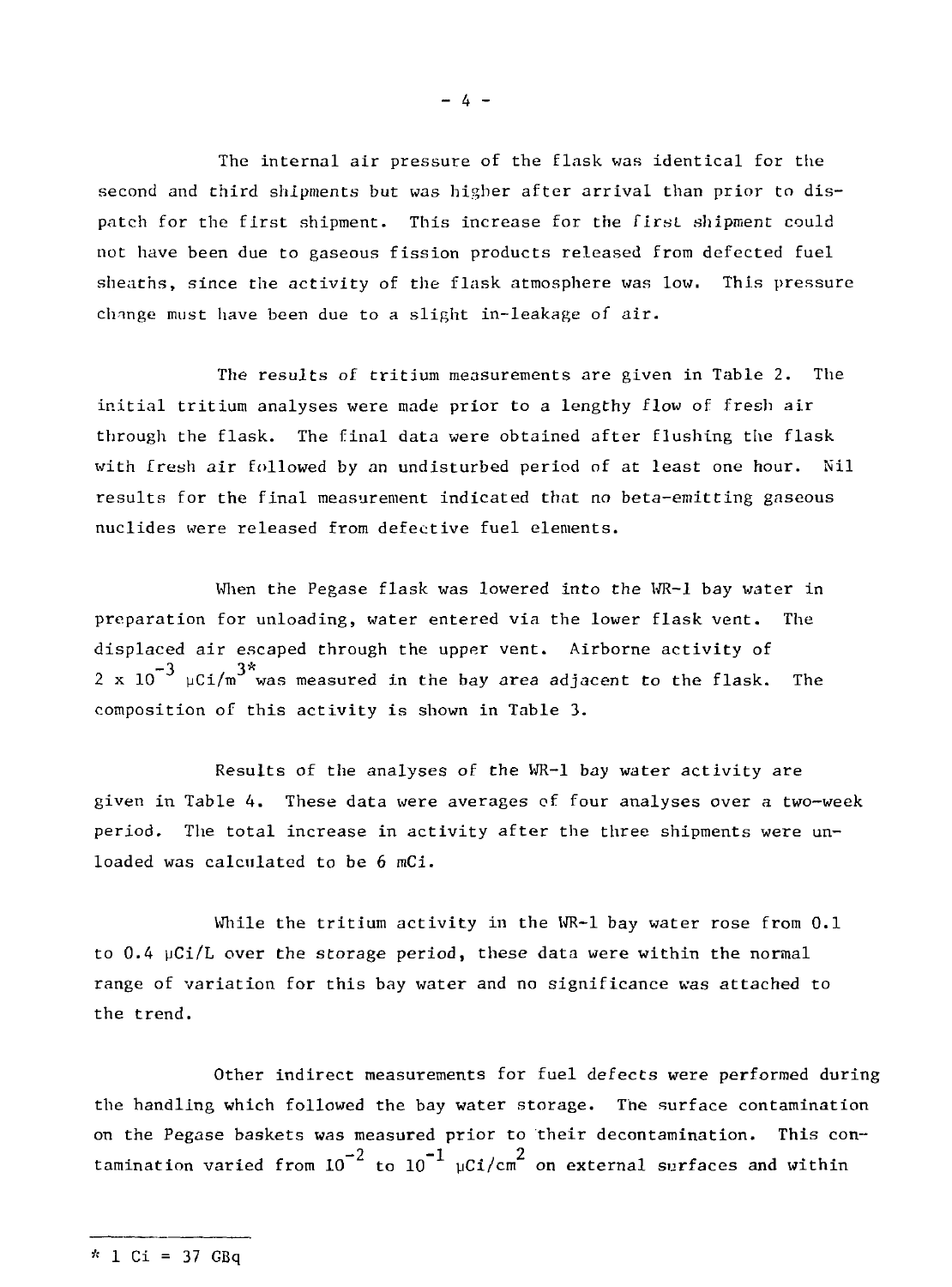bundle ports. Had a sheath rupture occurred, contamination of the baskets would have been much greater.

A second indirect measurement was performed by analyzing the vacuum pump oil. After the canister baskets were loaded by transferring fuel bundles into them from the Pégase baskets, the canister baskets were sealwelded and leak-tested. A mechanical vacuum pump was used to evacuate these baskets. No filter was used in the fore-line of the pump. Analysis of this oil revealed no radioactivity after completion of the seal-testing.

DISCUSSION

Key parameters have indicated that fuel sheath ruptures did not occur during the transport, handling and repackaging of the irradiated fuel.

The internal pressure of the flask remained below atmospheric pressure during the shipments. In two shipments there was no change in / pressure. The sensitivity of the activity monitoring was such that had radionuclides escaped from the elements, they would have been detected. /

/ Measurements of the radioactive gases and airborne activity in the flask proved that the radioactivity did not increase during transit. / These data confirmed that no sheath ruptures occurred en route. y

To illustrate the sensitivity of these activity analyses, consider the situation for  $^{85}$ Kr alone. By calculation for this specific fuel, each element of the DPGS bundles contained 8.8 curies of  $^{85}$ Kr. Had a fuel sheath rupture occurred, 12 percent of this <sup>85</sup> Kr would have been released to the free space of the flask (W.C. Harrison and M.J.F. Notely, unpublished information). In the event of a fuel sheath rupture, 1.0 Ci of  $^{85}$ Kr would then be available for escape into the 140 L free-space volume of the loaded Pegase flask. Thus, the  $^{85}$ Kr activity in the flask atmosphere could have  $\frac{1}{2}$ been 7.4 mCi/L from the rupture of the sheath of a single fuel clement. This potential concentration is seven decades greater than that observed for  $\mathrm{^{o_{3}Kr}.}$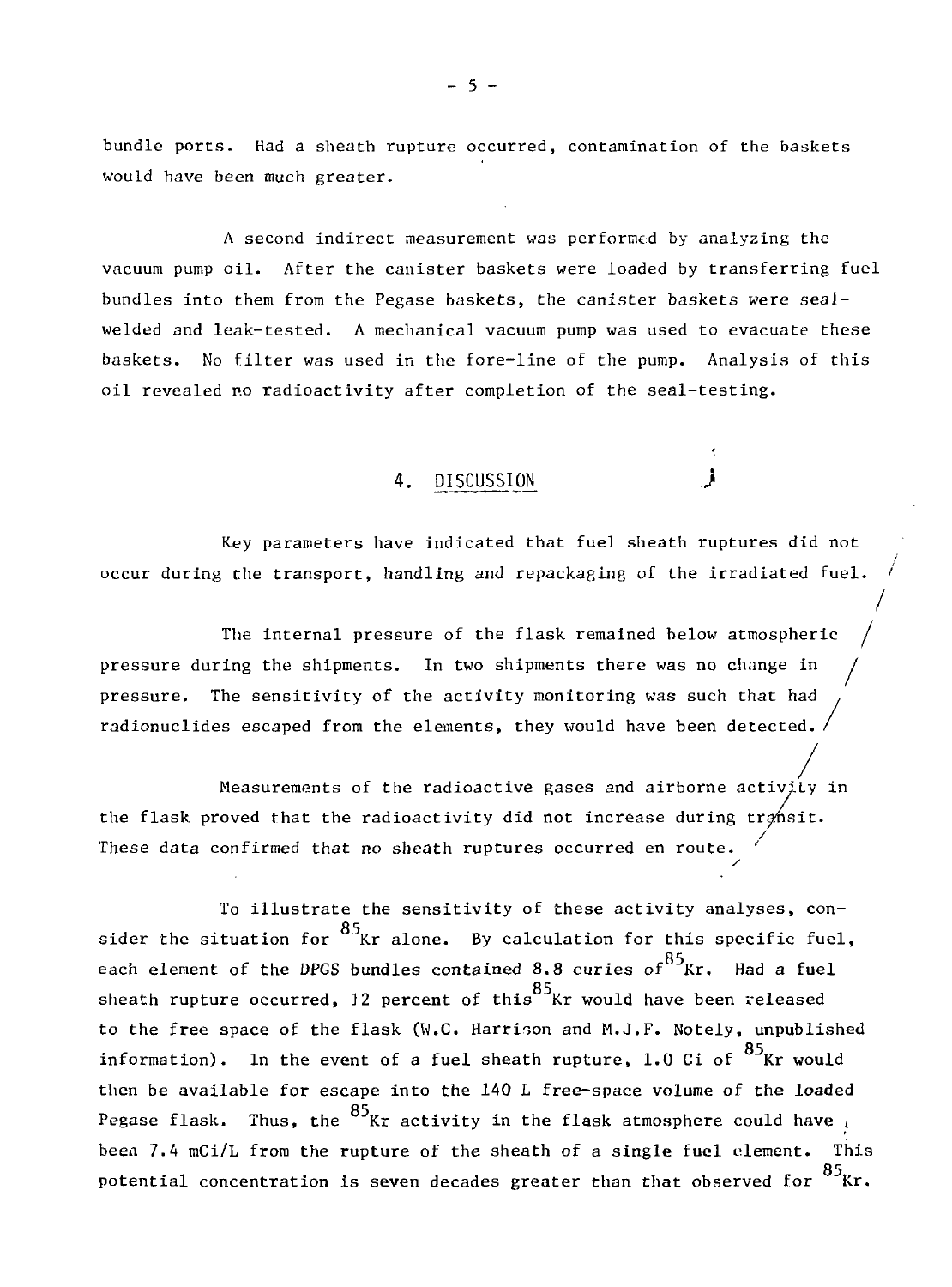Therefore, not only is the  $85$  Kr parameter a sufficiently sensitive test, but  $T_{\text{max}}$  not only is the Kr parameter a sufficiently sensitive test, but  $t$  data obtained have confirmed that no fuel sheath defect arose during  $\frac{1}{2}$ transit.

The tritium monitor used here incorporated means for removal of ionized air and prefiltering for particulate and volatile radionuclides. Initial measurements of the gaseous beta activity in the flask gave a positive indication. However, these measurements decreased to zero after fresh air flushing followed by a period daring which the flask air was undisturbed. The initial measurements were considered to have been a real detection of betaemitting gas. This was considered to be due to  $^{85}$ Kr and  $^{3}$ H in the flask. Because of the much greater energy of the betas from  $^{\text{85}}$ Kr relative to those from  $3_H$ , a tritium monitor of this type would give an apparent  $3_H$  reading in the presence of  $^{85}$ Kr which was more than an order of magnitude greater than that from an equal concentration of tritium. If the origins of these gases had been other than on surfaces in the flask, further evolution would have had been other than on surfaces in the flash, further evolution would have  $\frac{3}{3}$ 7 arements. Thus, the data of Table 2 confirm that  $^3$ H and  $^{85}$ Kr had not origin from defective fuel sheaths.

That no fuel sheath ruptures arose after the shipment, during storage and hot cells handling, was supported by the bay water activity and the vacuum pump oil activity measurements.

#### 5. CONCLUSION

Dry, irradiated DPCS fuel (360 bundles, comprising 6 840 elements) has been transferred 2 000 km by road without the induction of a single fuel sheath defect. The re-immersion and underwater storage of this fuel followed by the bundle-by-bundle transfer into baskets for dry storage was also accomplished without sheath ruptures. This was proven by several techniques, of which the analysis for  $\frac{85}{8}$  Kr in the flask air was considered a very sensitive. which the analysis for Kr in the flash air was considered as  $\mathcal{S}$ single parameter.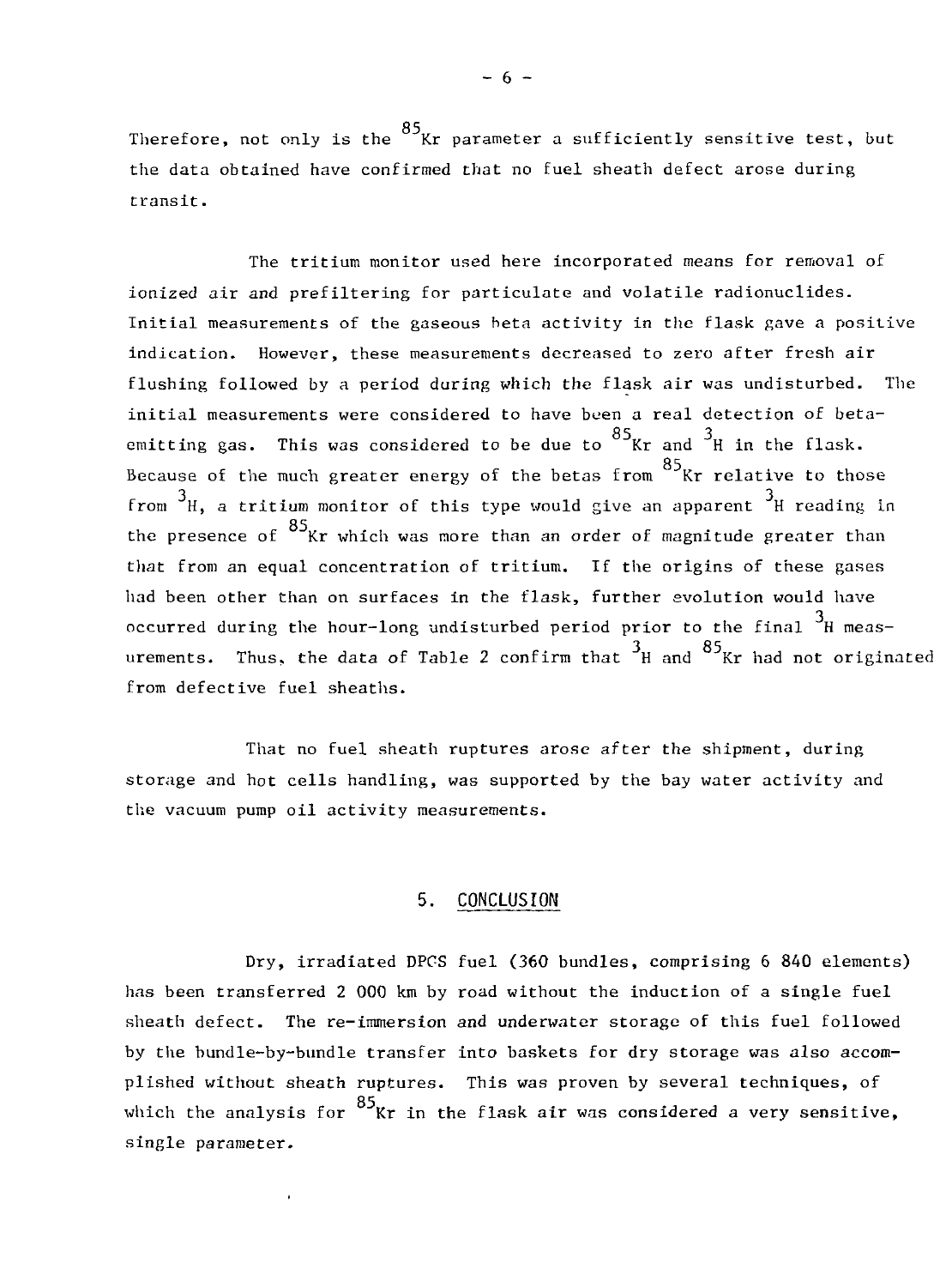## ACKNOWLEDGEMENTS

This work arose from the Concrete Canister Storage Program. Opportunities for and assistance with this work have been provided by C.G. Seymour, M.M. Ohta and S.A. Mayman. The technical services of O.E. Acres, R. Bird, B. Boivin and S. Pleskach are also acknowledged.

 $\bullet$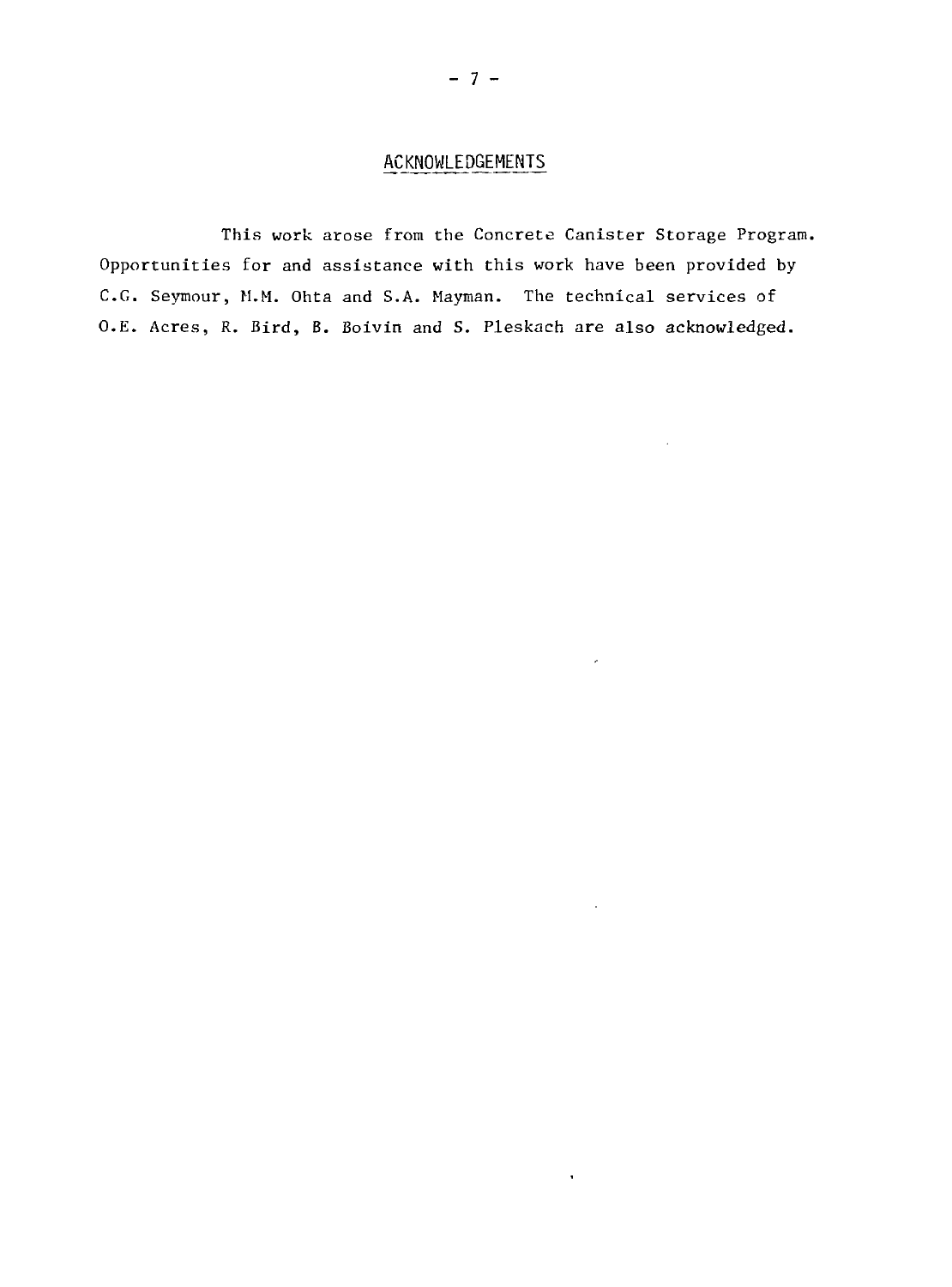

# FIGURE 1

THE PEGASE FUEL TRANSFER FLASK ON THE TRANSPORT WHICH CARRIED IT BETWEEN DPGS AND WIRE.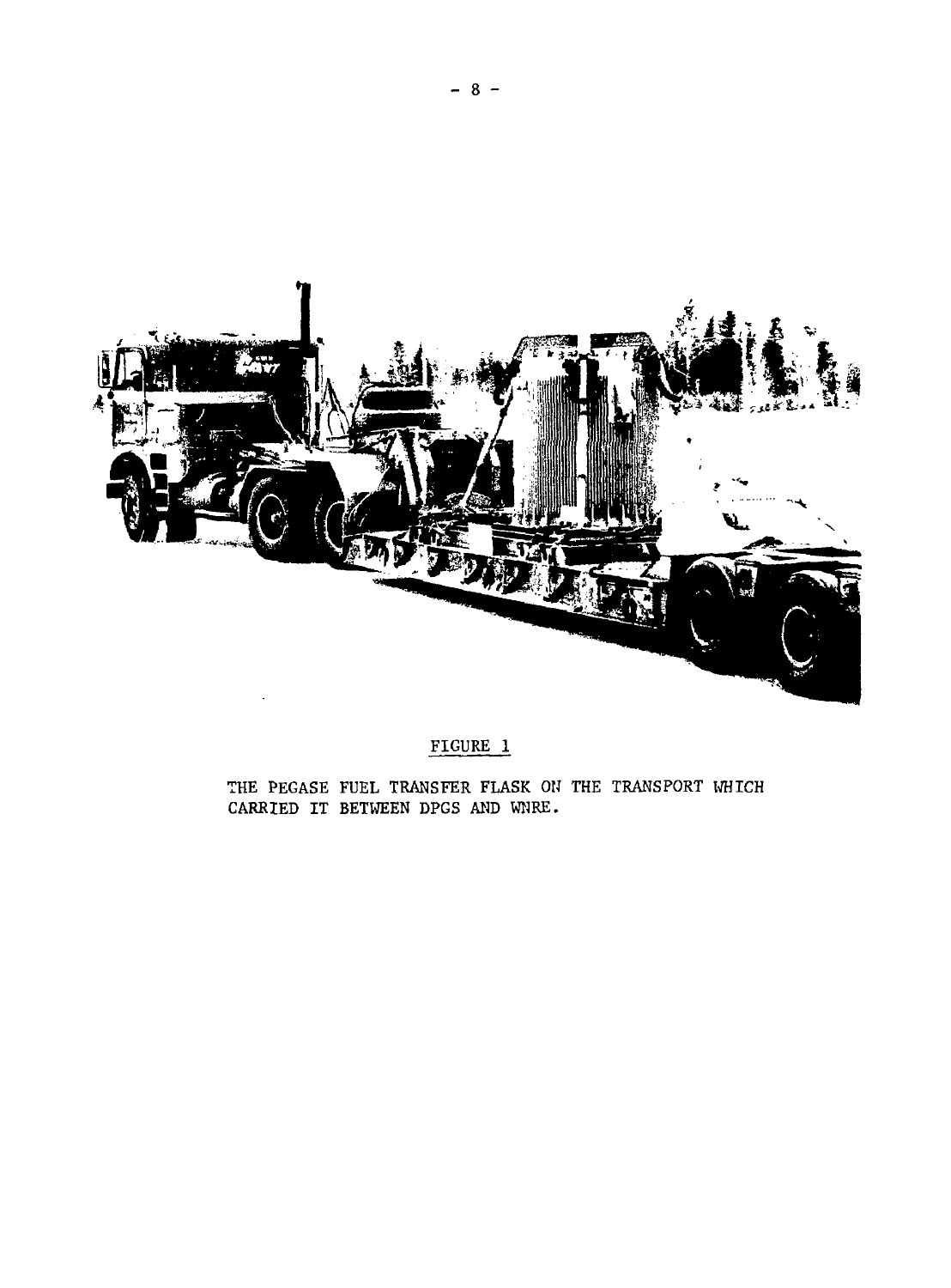

FIGURE 2

A PEGASE BASKET POSITIONED ON A "SPIKE-BOARD" IN THE HOT CELLS FACILITY. BUNDLES OF DPGS FUEL ARE SHOWN RAISED TO DIFFERENT HEIGHTS PRIOR TO TRANSFER INTO THE CANISTER STORAGE BASKETS.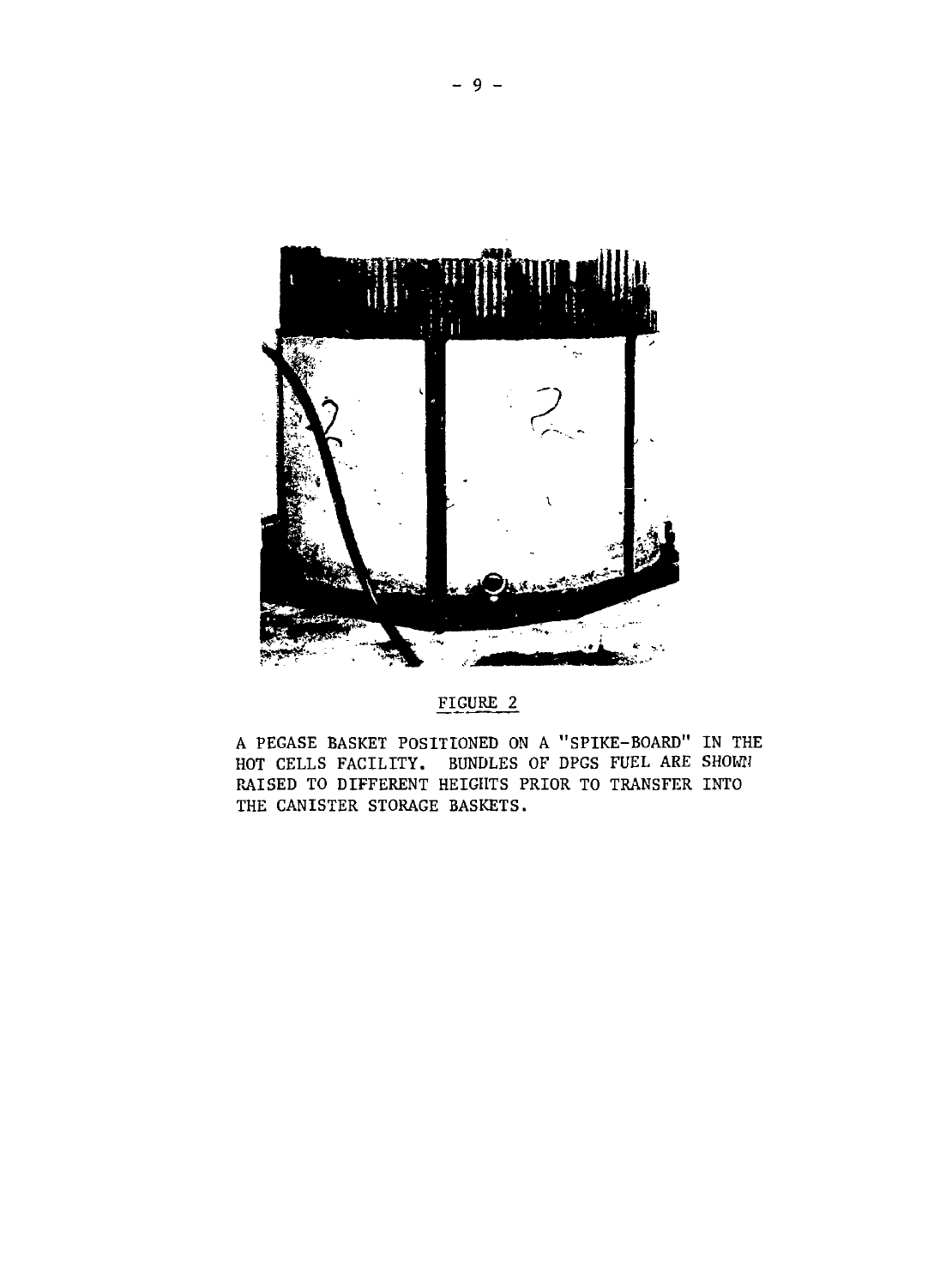J.



## FIGURE 3

SCHEMATIC REPRESENTATION OF THE APPARATUS USED TO SAMPLE RADIOACTIVE GASES AND AIRBORNE RADIOACTIVITY IN THE FLASK AIR.

 $\ddot{\phantom{a}}$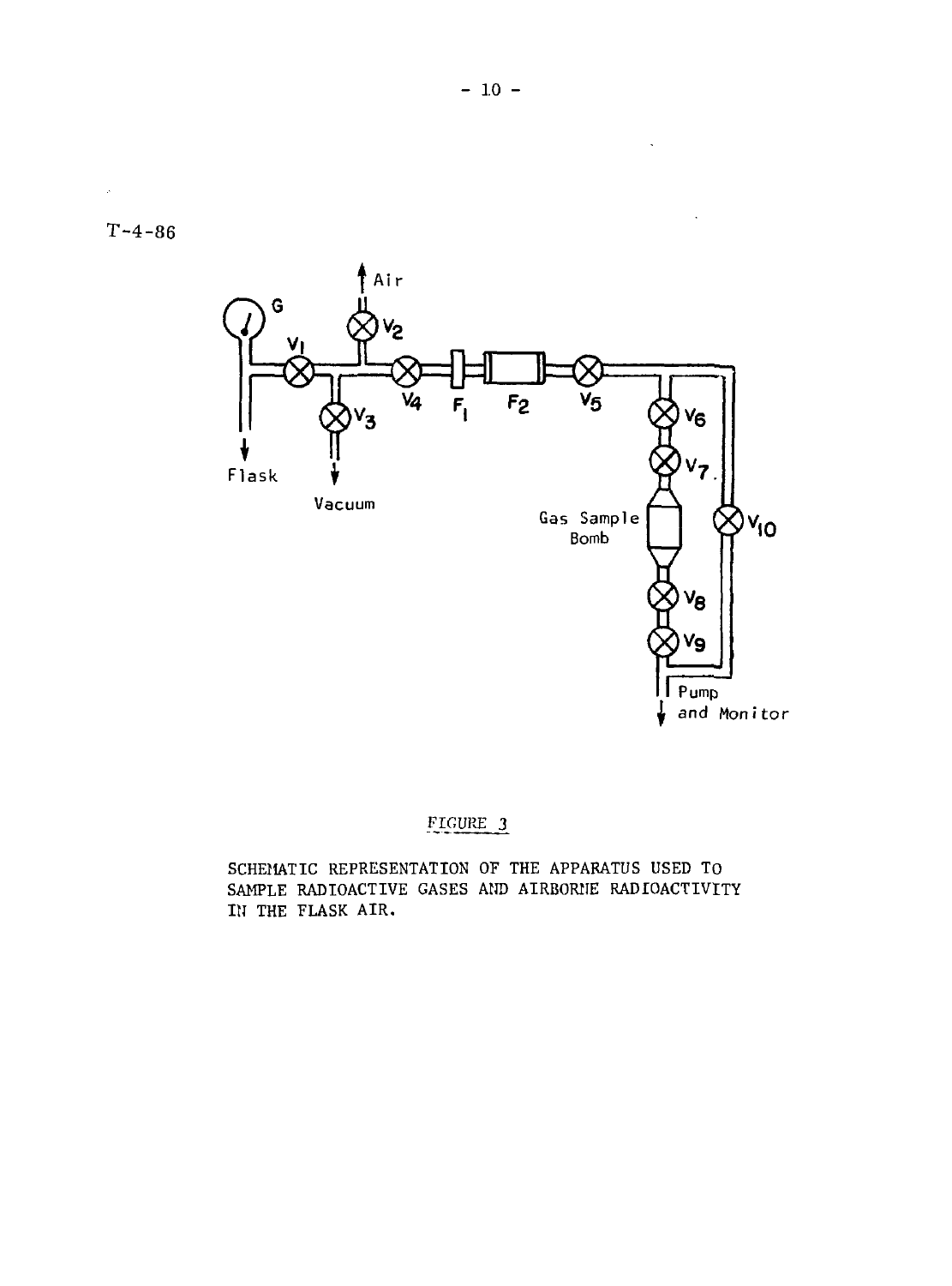| <b>MEASURED</b><br>QUANTITY       | SHIPMENT I  |             | SHIPMENT II |                                                                                                                                                                                                                                                                                                                   | SHIPMENT III |                                                                                  |
|-----------------------------------|-------------|-------------|-------------|-------------------------------------------------------------------------------------------------------------------------------------------------------------------------------------------------------------------------------------------------------------------------------------------------------------------|--------------|----------------------------------------------------------------------------------|
|                                   | <b>DPGS</b> | <b>WNRE</b> | <b>DPGS</b> | <b>WNRE</b>                                                                                                                                                                                                                                                                                                       | <b>DPGS</b>  | <b>WNRE</b>                                                                      |
| Pressure<br>$^{85}$ <sub>Kr</sub> | -85 kPa     | $-70$ kPa   | -85 kPa     | -85 kPa<br>$\left[1 \times 10^{-8} \text{ Ci/L}\right]$ n.d. $\left[1 \times 10^{-8} \text{ Ci/L}\right]$ n.d. $\left[1 \times 10^{-8} \text{ Ci/L}\right] 2 \times 10^{-10} \text{ Ci/L}$<br>Gross-Beta 7 x 10 <sup>-10</sup> Ci/L 3 x 10 <sup>-12</sup> Ci/L <10 <sup>-10</sup> Ci/L 8 x 10 <sup>-11</sup> Ci/L | -85 kPa      | $-85$ kPa<br>$\langle 10^{-10} \text{ Ci/L} \rangle$ 4 x $10^{-13} \text{ Ci/L}$ |
| <b>SPECIFIC</b><br>NUCLIDES*      |             |             |             |                                                                                                                                                                                                                                                                                                                   |              |                                                                                  |
| 60 <sub>Co</sub>                  | n.a.        | 50%         | n.a.        | n.d.                                                                                                                                                                                                                                                                                                              | Trace        | n.d.                                                                             |
| $95_{Zr}/95_{Nb}$                 | n.a.        | Trace       | n.a.        | n.d.                                                                                                                                                                                                                                                                                                              | n.d.         | n.d.                                                                             |
| 129 <sub>T</sub>                  | n.a.        | n.d.        | n.a.        | n.d.                                                                                                                                                                                                                                                                                                              | n.d.         | n.d.                                                                             |
| 131 <sub>T</sub>                  | n.a.        | 50%         | n.a.        | 70%                                                                                                                                                                                                                                                                                                               | Trace        | Trace                                                                            |
| $134$ <sub>Cs</sub>               | n.4.        | n.d.        | n.a.        | n.d.                                                                                                                                                                                                                                                                                                              | n.d.         | n.d.                                                                             |
| $^{137}$ Cs                       | n.a.        | n.d.        | n.a.        | 30%                                                                                                                                                                                                                                                                                                               | Trace        | n.d.                                                                             |

| TABLE 1                                                      |  |  |  |  |  |  |
|--------------------------------------------------------------|--|--|--|--|--|--|
| COMPARISON OF FLASK AIR FARAMETERS BEFORE AND AFTER SHIPMENT |  |  |  |  |  |  |

\* - The percentage of the total gamma activity attributable to specific nuclides has been given.

NOTES: n.d. - Measurements were made but nothing was detected,

n.a. - No specific analysis was made.

 $1 \text{ Ci} = 37 \text{ GBq}.$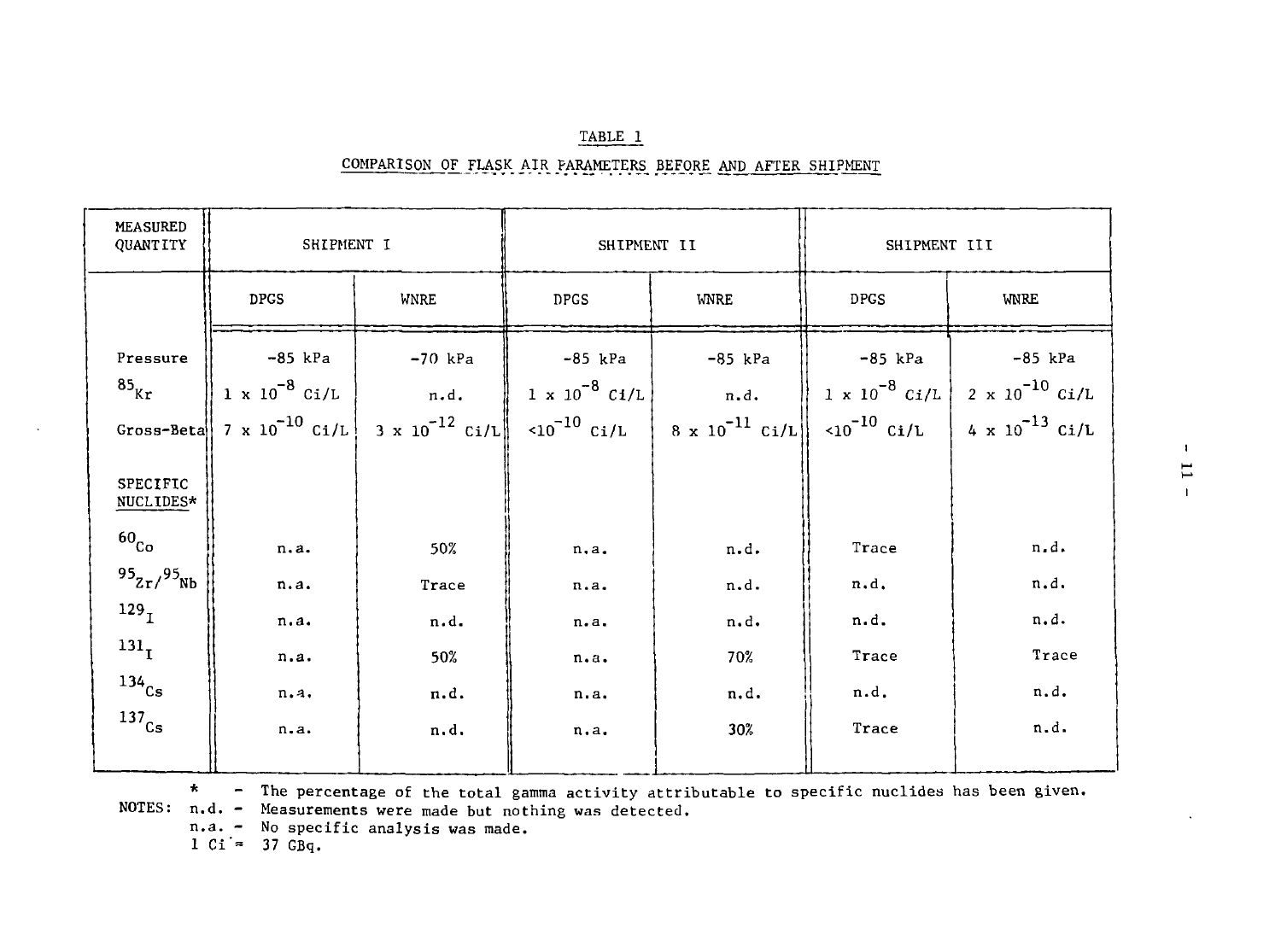#### TABLE 2

#### RESULTS OF MEASUREMENTS OF TRITIUM IN FLASK AL

| Shipment | Initial          | Final |
|----------|------------------|-------|
|          | $0.06$ µCi/L     |       |
| 2        | $0.2$ $\mu$ Ci/L |       |
| 3        | $\mu$ Ci/L<br>6  | 0     |
|          |                  |       |

#### TABLE 3

#### DISTRIBUTION OF RADIONUCLIDES IN AIR DISPLACED FROM TUE PEGASE FLASK AS IT ENTERED THE WR-1 BAY WATER, IDENTIFIED BY GAMMA SPECTROSCOPY

| Percentage |
|------------|
| 53         |
| 19         |
|            |
| 21         |
|            |
|            |

¥  $\overline{\phantom{a}}$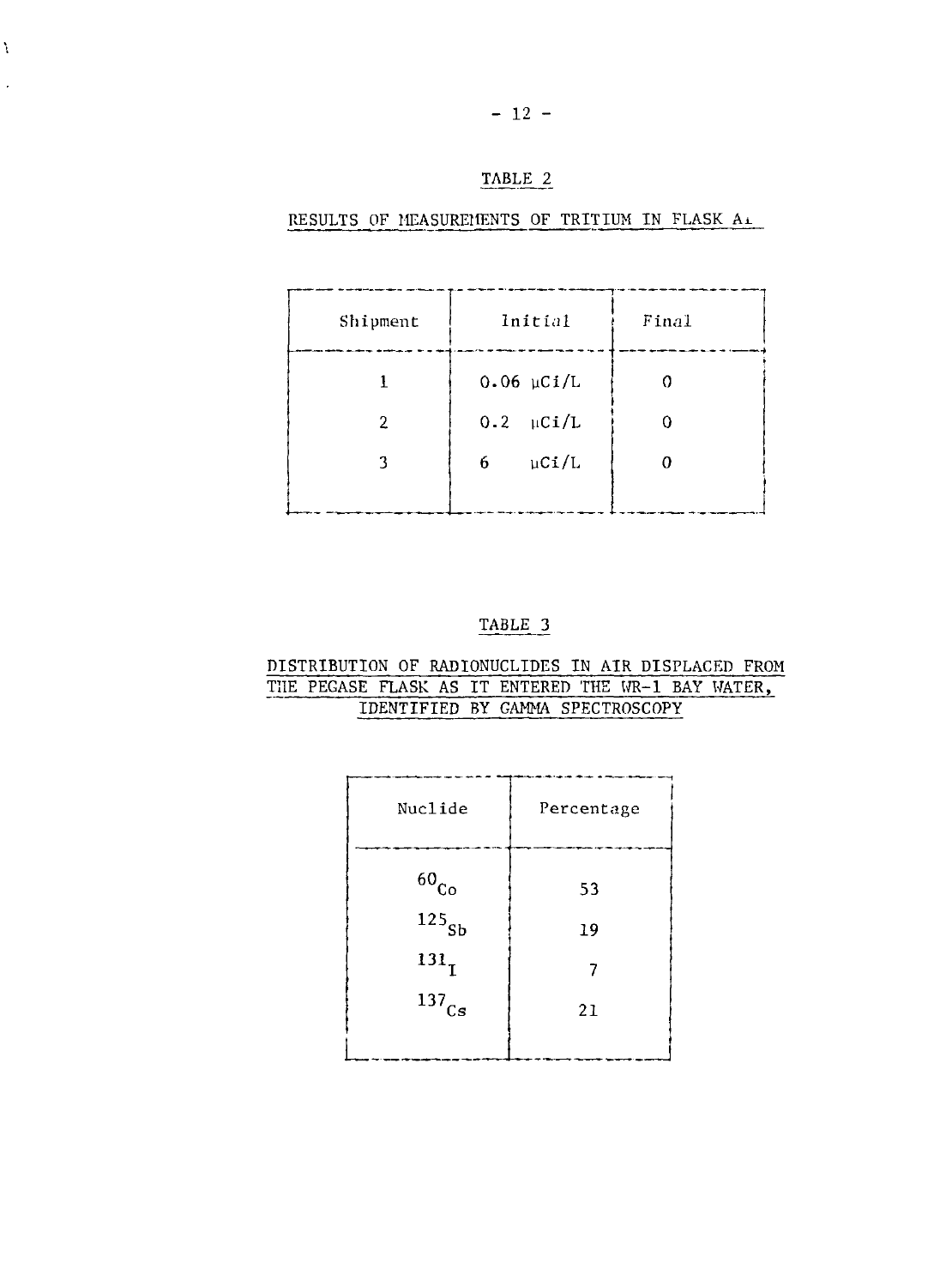# TABLE 4

#### GROSS BETA ACTIVITY OF WR-1 BAY WATER

| Time Period             | Average Activity $(\mu Ci/L)$ |
|-------------------------|-------------------------------|
| Prior to first shipment | $\leq$ 2 x 10 <sup>-3</sup>   |
| After first shipment    | $2 \times 10^{-3}$            |
| After second shipment   | $1 \times 10^{-2}$            |
| After third shipment    | $2 \times 10^{-2}$            |